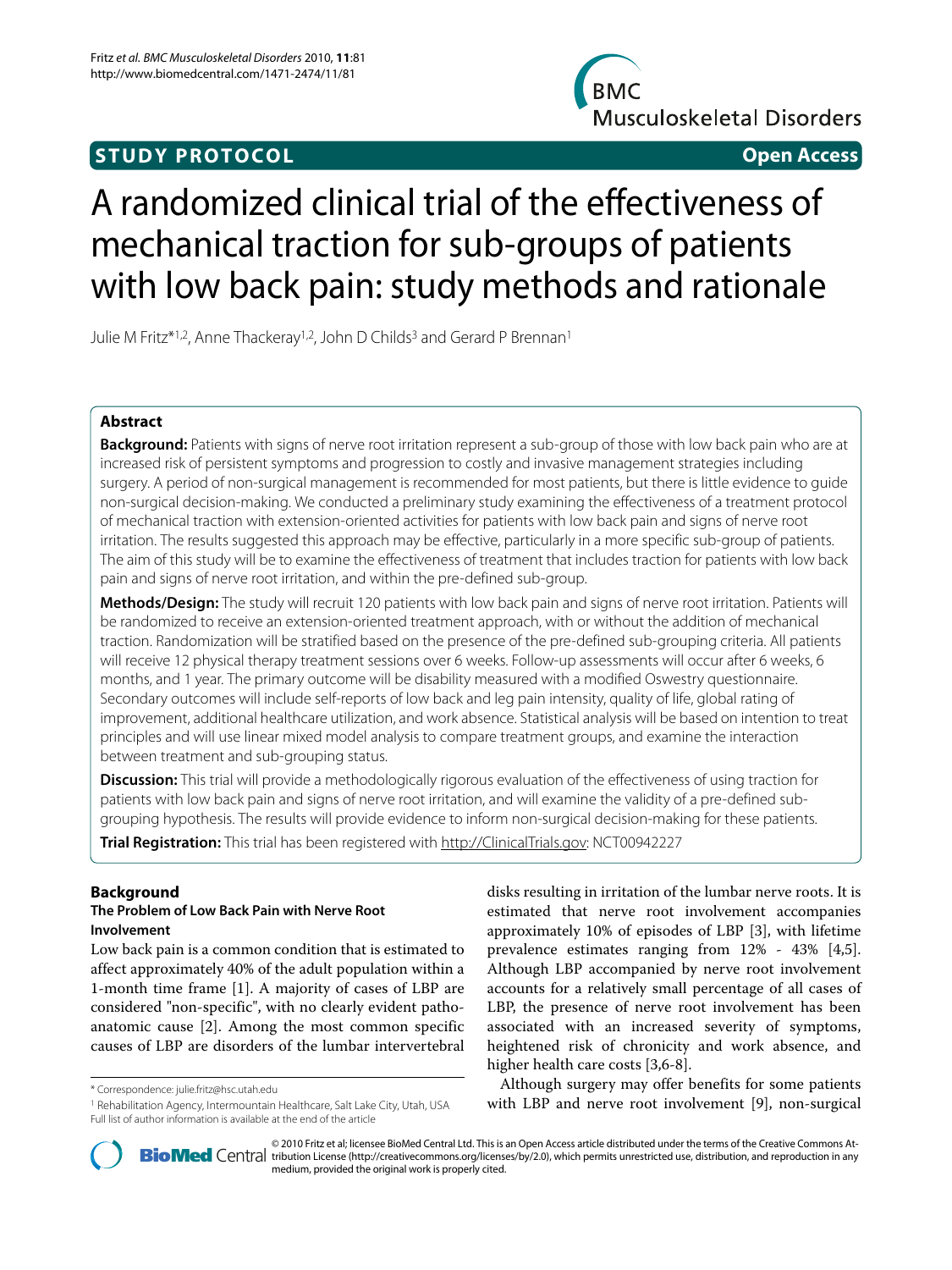management is recommended as an initial strategy in most cases [[10](#page-8-6)]. However, there appears to be a wide range of non-surgical management strategies undertaken for these patients, with little standardization or evidence to inform decision-making [[11\]](#page-8-7). Many patients with LBP and nerve root involvement receive physical therapy [\[12](#page-8-8)], yet there is currently little research examining the potential benefits of physical therapy relative to other non-surgical options. A recent study suggests there may be some benefit to receiving physical therapy compared to management by a general practitioner alone [[13\]](#page-8-9), however the benefits of physical therapy were not consistent across all outcomes in the study, and the results did not support the overall cost-effectiveness of physical therapy [[14\]](#page-8-10). Physical therapists use a wide variety of treatments for patients with LBP and nerve root involvement [\[15\]](#page-8-11), and sub-optimal outcomes may be at least partly attributable to the relatively sparse evidence on the specific treatment options that are most effective for these patients [\[16](#page-8-12)[,17](#page-8-13)]. It is also unclear if there is meaningful heterogeneity in the response to different physical therapy treatment options, which would indicate a potential benefit in identifying more homogeneous sub-groups within the larger group of patients with LBP and nerve root involvement.

## **Mechanical Traction as a Treatment for Low Back Pain with Nerve Root Involvement**

Axial traction has been used for centuries as a treatment for LBP and was popularized by Cyriax as an intervention for patients with nerve root involvement due to lumbar intervertebral disk herniation [\[18](#page-8-14)]. Evidence-based guidelines and systematic reviews have generally not supported the use of traction for patients with LBP [\[19](#page-8-15)[-21](#page-8-16)]. Despite the lack of research support, surveys indicate continued use of traction, in various forms and delivered by various providers, for patients with LBP [\[22](#page-8-17)-[25\]](#page-8-18). The rationale offered by those who advocate the use of traction despite the lack of supporting evidence is the low methodological quality and questionable external validity of the majority of the research examining traction [\[26](#page-8-19)]. External validity concerns have centered on divergences between the delivery of traction in research and clinical practice, including questions about dosage parameters (traction force and duration), the use of concomitant interventions, and patient selection [\[27](#page-8-20)]. Specifically, traction has generally been researched as a stand-alone treatment, whereas clinicians often deliver traction in conjunction with other treatments, most often exercise interventions [[28\]](#page-8-21). Clinicians also report using traction for selected sub-groups of patients with LBP, whereas research has often included more heterogeneous patient samples. The most common sub-group of patients cited by clinicians as appropriate for traction are those with LBP accompanied by signs of nerve root irritation [\[27](#page-8-20)[,28](#page-8-21)], however the accuracy of this clinical perception has not been adequately researched.

## **Preliminary Research to Identify a Sub-Group of Patients Likely to Benefit from Traction**

As an initial step towards investigating if a more clinically-relevant traction protocol would result in larger treatment effects, and to explore if a specific sub-group of patients with LBP exists for whom evidence would support the use of traction, we conducted a randomized clinical trial [\[29](#page-8-22)]. The inclusion criteria for this trial were designed to provide a more homogeneous sample that reflected clinicians' perceptions of the appropriate subgroup of patients most likely to benefit from traction. The trial required patients to have symptoms distal to the buttock accompanied by clinical signs of nerve root irritation. Because we hypothesized that clinically important heterogeneity may exist even within this more narrowlydefined sample of patients, we secondarily examined additional baseline variables, nominated based on expert opinion and observations, for their potential to further define a traction sub-group. The trial randomized patients to one of two treatment groups, both of which received 6 weeks of treatment involving an extension-oriented treatment approach (EOTA) comprised of repeated end-range extension exercises and supplemented with manual therapy and education designed to facilitate centralization of the patient's symptoms. One group also received mechanical traction during the first two weeks of treatment, in addition to this extension-oriented approach (EOTA+traction). The traction protocol was designed to reflect common clinical practice [[28](#page-8-21)] and was informed by expert clinical input [[30](#page-8-23)]. The protocol used a high dosage of traction, with a sustained traction force ranging between 40%-60% of a patient's body weight, delivered for a maximum of 12 minutes during a treatment session. The delivery of traction was combined with concomitant use of the EOTA interventions designed to enhance centralization of symptoms. We provided this high-dose traction during the initial 2 weeks of traction to reflect the clinical perception that traction is most effective when delivered early in the course of treatment, followed by transition to exercise or other patientdirected activities [[30](#page-8-23)].

Analysis of the overall randomized trial results found a significant time x treatment interaction after 2 weeks, but not at the 6 week follow-up for the outcome of disability (Modified Oswestry questionnaire) (figure [1\)](#page-2-0). The group receiving EOTA+traction experienced greater change after 2 weeks on the Oswestry questionnaire, however the magnitude of the treatment effect was at the margins of clinical significance [[31\]](#page-8-24) (mean difference = 7.2 points (95% CI: 0.13, 14.3)), and was no longer significant after 6 weeks. Our secondary analysis identified two baseline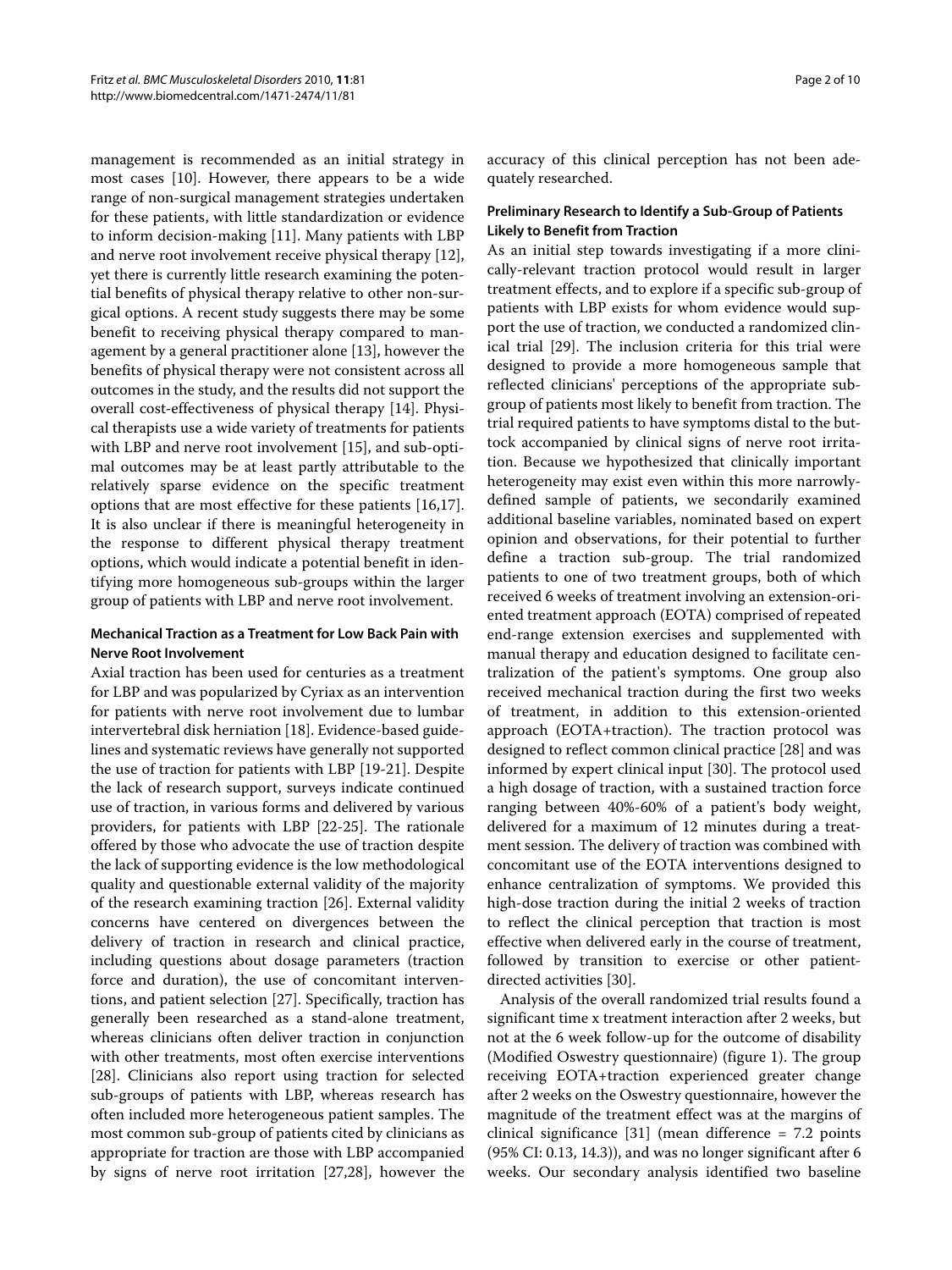<span id="page-2-0"></span>

**ed Treatment Approach (EOTA) with or without traction in the preliminary randomized trial** [\[29](#page-8-22)]. A significant treatment effect favoring traction was evident after 2 weeks, but not after 6 weeks.

variables that significantly interacted with the treatment provided: the presence of peripheralization of symptoms with extension movement, and a positive crossed straight leg raise test. Analysis of the results using the presence of either of these two factors to preliminarily define a subgroup of likely traction responders (table 1) demonstrated a significant time x treatment x sub-group status, 3-way interaction at both the 2- and 6-week follow-up (figure [2\)](#page-2-1). The nature of this interaction indicated that patients who met the preliminary sub-grouping criteria and received traction experienced greater change in disability across time than those who did not meet the subgrouping criteria and received traction, or those who met the criteria but did not receive traction (figure [2\)](#page-2-1). The presence of this interaction suggests the sub-grouping criteria identified in this preliminary study may represent an effect modifier specific to the use of lumbar traction (i.e., the response to lumbar traction is expected to differ based on sub-grouping status) [\[32\]](#page-8-25). Additional research in different patient samples is needed to validate or refute this preliminary finding [[33\]](#page-8-26).

<span id="page-2-1"></span>

**ed Treatment Approach (EOTA) with or without traction based on status on the sub-grouping (SG) criteria for traction in the preliminary randomized trial** [[29\]](#page-8-22). A significant 3-way interaction between treatment, sub-grouping status, and time was evident after 2 and 6 weeks.

## **Methods/Design Overview of research design**

The study will be a randomized controlled trial comparing an extension-oriented treatment approach (EOTA) with or without the addition of mechanical traction. The study will include patients with signs and symptoms consistent with lumbar nerve root irritation. Randomization will be stratified based on the preliminary sub-grouping criteria (table 1). The study design and subject flow are outlined in figure [3](#page-3-0). Subjects in each treatment group will receive 12 individual treatment sessions with a physical therapist delivered over a 6-week period. Patients randomized to the traction group will receive traction combined with the EOTA throughout the 6-week treatment period. Outcomes will be assessed at the conclusion of treatment (6 weeks), and after 6 months and 1 year. The study has been approved by the Institutional Review Boards at the University of Utah, Intermountain Healthcare, Inc., and Wilford Hall Medical Center.

|  |  | Table 1: Definition of preliminary criteria to define a sub-group of patients likely to benefit from traction. |
|--|--|----------------------------------------------------------------------------------------------------------------|
|  |  |                                                                                                                |

| <b>Criterion</b>                                       | <b>Definition</b>                                                                                                                                                                                                                                                                                                                                                                                                                                                                                                     |  |  |
|--------------------------------------------------------|-----------------------------------------------------------------------------------------------------------------------------------------------------------------------------------------------------------------------------------------------------------------------------------------------------------------------------------------------------------------------------------------------------------------------------------------------------------------------------------------------------------------------|--|--|
| <b>1.</b> Peripheralization with<br>extension movement | Presence of peripheralization with at least one of the following extension movements during the baseline<br>examination: single extension standing, repeated extension standing, sustained extension prone (prone on<br>elbows), or repeated extension prone (prone press-ups).<br>Peripheralization is judged to have occurred if a pain or paresthesia moves distally away from the spine toward the<br>periphery, or paresthesia or a neurological sign is worsened or produced during or after the movement [48]. |  |  |
| 2. Positive crossed straight<br>leg raise test         | Reproduction of familiar symptoms in the symptomatic lower extremity with passive straight leg raising of the<br>unaffected leg at an angle of 70° or less [49].                                                                                                                                                                                                                                                                                                                                                      |  |  |
|                                                        | <b>Positive Sub-Grouping Status (SG+):</b> <i>Either</i> criterion 1 or 2 is present (or both are present)<br><b>Negative Sub-Grouping Status (SG-):</b> Both criterion 1 and 2 are absent                                                                                                                                                                                                                                                                                                                            |  |  |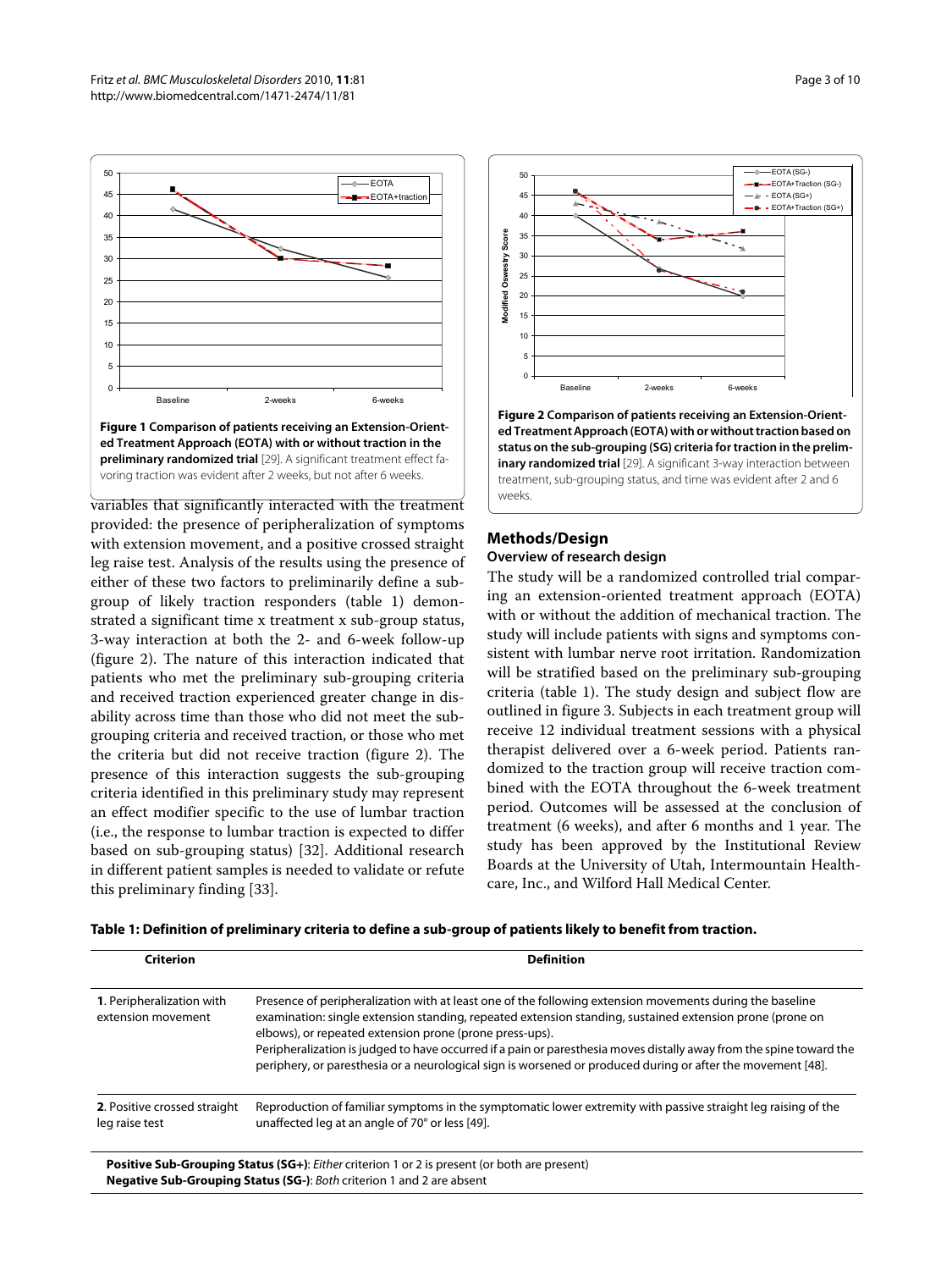<span id="page-3-0"></span>

#### **Hypotheses**

1. The treatment group receiving traction in addition to an EOTA intervention will have better outcomes than the treatment group receiving the EOTA intervention without traction after 6 weeks.

2. The treatment group receiving traction in addition to an EOTA intervention will have better outcomes than the treatment group receiving the EOTA intervention without traction after 6 months and 1 year.

3. Patients who are positive on the preliminary traction sub-grouping criteria and receive traction in addition to an EOTA intervention will have better outcomes at all time points than:

a. patients who are negative on the preliminary traction sub-grouping criteria and receive traction in addition to an EOTA intervention

b. patients who are positive on the preliminary traction sub-grouping criteria and do not receive traction in addition to an EOTA intervention.

## **Subject Recruitment**

A total of 120 subjects will be recruited for participation. Subjects will be recruited from physician (general practice, physiatry, orthopedic surgery) and physical therapist (outpatient orthopedic) practices in Salt Lake City, Utah and San Antonio, Texas in the United States. Interested individuals from these practices will be screened for eligibility based on the inclusion/exclusion criteria. Subjects must meet each of the study's inclusion criteria, and not have any of the exclusion criteria in order to be eligible for enrollment in this study (table 2). These criteria are designed to recruit a sample of subjects with signs and symptoms of nerve root irritation without contraindications to the study treatments. Subjects over age 60, and those reporting an absence of symptoms when seated, are excluded to reduce to likelihood of including subjects whose LBP is attributable to lumbar spinal stenosis, for whom extension exercises may be contra-indicated. All potential subjects screened for eligibility will be recorded as well as the reason for ineligibility of potential subjects who are not enrolled in the study.

## **Outcome Measures**

The baseline evaluation of the subject will be conducted following confirmation of eligibility and the provision of informed consent. Demographic characteristics will be collected including the subject's age, gender, employment status, LBP history, prior treatments for LBP, and treatment expectations. Subjects' fear-avoidance beliefs regarding physical activity and work will be assessed using the Fear-Avoidance Belief Questionnaire [[34\]](#page-8-27), and pain catastrophizing will be evaluated with the Pain Catastrophizing Scale [[35](#page-8-28)]. Measures of treatment outcome will be collected at the baseline evaluation and repeated after 6 weeks, 6 months, and 1 year.

The primary outcome measure for determining treatment effectiveness will be LBP-related disability measured using a Modified version of the Oswestry disability index (OSW) [\[31](#page-8-24)]. The OSW consists of 10 items assessing different aspects of pain and function related to LBP. Each item is scored from 0-5 with higher scores representing greater disability. The OSW is a recommended and widely-used measure of outcome in clinical trials evaluating treatments for patients with LBP [[36](#page-8-29)], with demonstrated responsiveness to change in individuals with LBP, including those with LBP accompanied by leg pain [[37](#page-8-30),[38\]](#page-8-31). Secondary outcome measures will include average low back and leg pain intensity over the past 24 hours measured using numeric rating scales [\[39\]](#page-8-32). Subject's will be asked to rate their current level of pain as well as the best and worst levels of pain over the past 24 hours on 11-point scales ranging from 0 "no pain" to 10 "worst imaginable pain". The mean of the three ratings will represent the average pain intensity. Separate ratings will be collected for LBP and leg pain. Additional secondary outcome measures will be the subject's global rating of change from initiation of treatment to present using a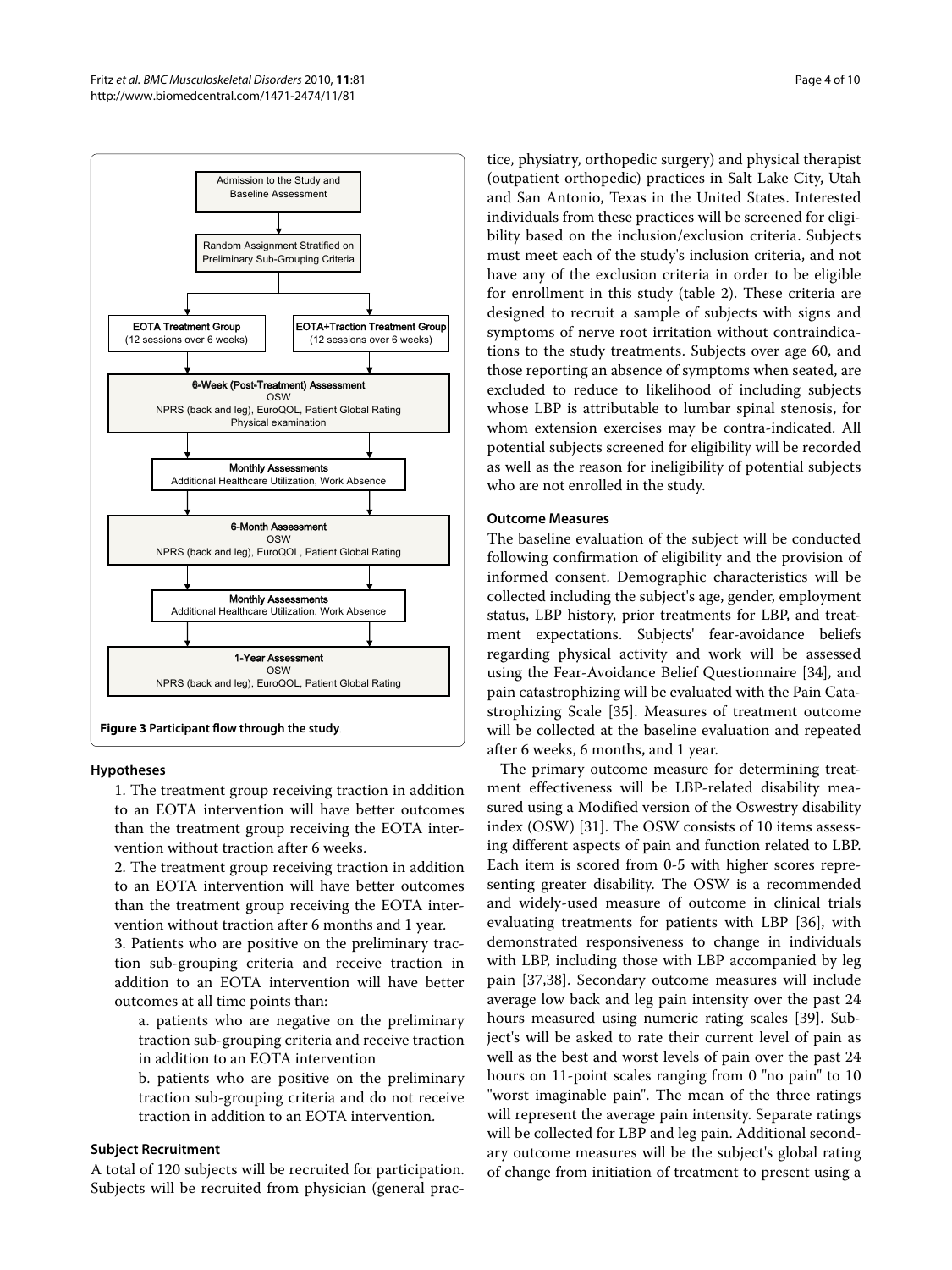| <b>Inclusion Criteria</b>                                                                                                                                                                                        | <b>Exclusion Criteria</b>                                                                                                                                                                                                                                                   |
|------------------------------------------------------------------------------------------------------------------------------------------------------------------------------------------------------------------|-----------------------------------------------------------------------------------------------------------------------------------------------------------------------------------------------------------------------------------------------------------------------------|
| 1. Chief complaint of pain and/or paresthesia in the lumbar spine<br>with a distribution of symptoms that has extended distal to the<br>gluteal fold into at least one lower extremity within the past 24 hours. | 1. Known serious spinal pathology (e.g., spinal tumor, fracture,<br>infectious disorder, osteoporosis or other bone demineralizing<br>condition), or suspicion of serious pathology based on red flags<br>noted in the general medical screening.                           |
| 2. Modified Oswestry score ≥20%                                                                                                                                                                                  | 2. Evidence of central nervous system involvement, including<br>symptoms of cauda equina syndrome (i.e. loss of bowel/bladder<br>control or saddle region paresthesia) or the presence of<br>pathological reflexes (i.e. positive Babinski) in the physical<br>examination. |
| 3. Age at least 18 and less than 60 years                                                                                                                                                                        | <b>3.</b> Patient report of a the complete absence of LBP and leg<br>symptoms when seated                                                                                                                                                                                   |
| 4. At least one of the following signs of nerve root compression:                                                                                                                                                | <b>5.</b> Recent (within the past 2 weeks) epidural steroid injection for<br>LBP and/or leg pain                                                                                                                                                                            |
| I. Positive ipsilateral or contralateral straight leg raise test<br>(reproduction of leg symptoms with leg raise <70°)                                                                                           | <b>6.</b> Current pregnancy                                                                                                                                                                                                                                                 |
| II. Sensory deficit to pinprick on the ipsilateral lower extremity                                                                                                                                               | 7. Known inability to comply with the treatment schedule (e.g.,<br>planned vacation, etc.)                                                                                                                                                                                  |
| III. Diminished myotomal strength of the ipsilateral lower<br>extremity                                                                                                                                          |                                                                                                                                                                                                                                                                             |
| IV. Diminished lower extremity muscle stretch reflex (Quadriceps<br>or Achilles) of the symptomatic lower extremity                                                                                              |                                                                                                                                                                                                                                                                             |

#### **Table 2: Inclusion and exclusion criteria for participation in the study.**

15-level scale [[40\]](#page-8-33), and health-related quality of life assessed using the Euroqol (EQ-5D) [[41](#page-8-34)].

Subjects' utilization of healthcare resources and associated direct healthcare costs, as well as work absence due to LBP will be recorded during the year following enrollment in the trial. The subject will be contacted by phone or e-mail on a monthly basis following enrollment. At each contact the subject will asked to report any visits to healthcare providers for the management of LBP, any diagnostic (e.g., MRI, radiographs, etc.) or interventional procedures (e.g., injection, surgery, etc.), and any prescription medication purchased for LBP. The subject will also be asked to report the number of days absent from work related to LBP. Direct healthcare costs will be computed by assigning a standardized cost to each healthcare service received based on average procedure cost data from Intermountain Healthcare's health plan.

#### **Randomization**

Assignment of subjects to treatment groups will be performed by a research assistant following completion of all baseline evaluation procedures. Randomization will be stratified based on the presence (or absence) of the preliminary traction sub-grouping criteria. The preliminary subgrouping criteria will be judged positive (SG+) if *either* of the two sub-grouping variables is identified during the baseline physical examination (table 1). The preliminary sub-grouping criteria will be judged to be absent (SG-) if *both* of the sub-grouping variables are absent during the baseline physical examination. Our preliminary study found 32 out of 64 subjects to be SG+ (50%), and we anticipate a similar proportion in this study. After completion of all baseline evaluation activities, the research assistant will select and open the next sealed opaque envelope appropriate to the subject's sub-grouping status. Allocation sequences will be generated in permuted block sizes of 6, 8, or 10 by study personnel prior to beginning the trial using a web-based randomization generator [http://www.ran](http://www.randomization.com)[domization.com](http://www.randomization.com). Separate sequences will be generated for each recruitment site.

## **Interventions**

Subjects will be randomized to one of two treatment groups. One group will receive only the EOTA intervention, the other group will receive the EOTA intervention with the addition of mechanical lumbar traction. Subjects in both treatment groups will receive a total of 12 individual physical therapy treatment sessions delivered over a 6-week treatment period. Three sessions will occur during weeks 1 and 2 of the treatment period, two sessions in weeks 3 and 4, and one session during weeks 5 and 6. **Extension-Oriented Treatment Approach (EOTA) Group**

The EOTA intervention involves three components. The goals of each component are to promote centralization of symptoms and extension range of motion of the lumbar spine. The first component will be a series of active extension-oriented exercises (table 3). These exercises will consist of sustained and repeated extension movements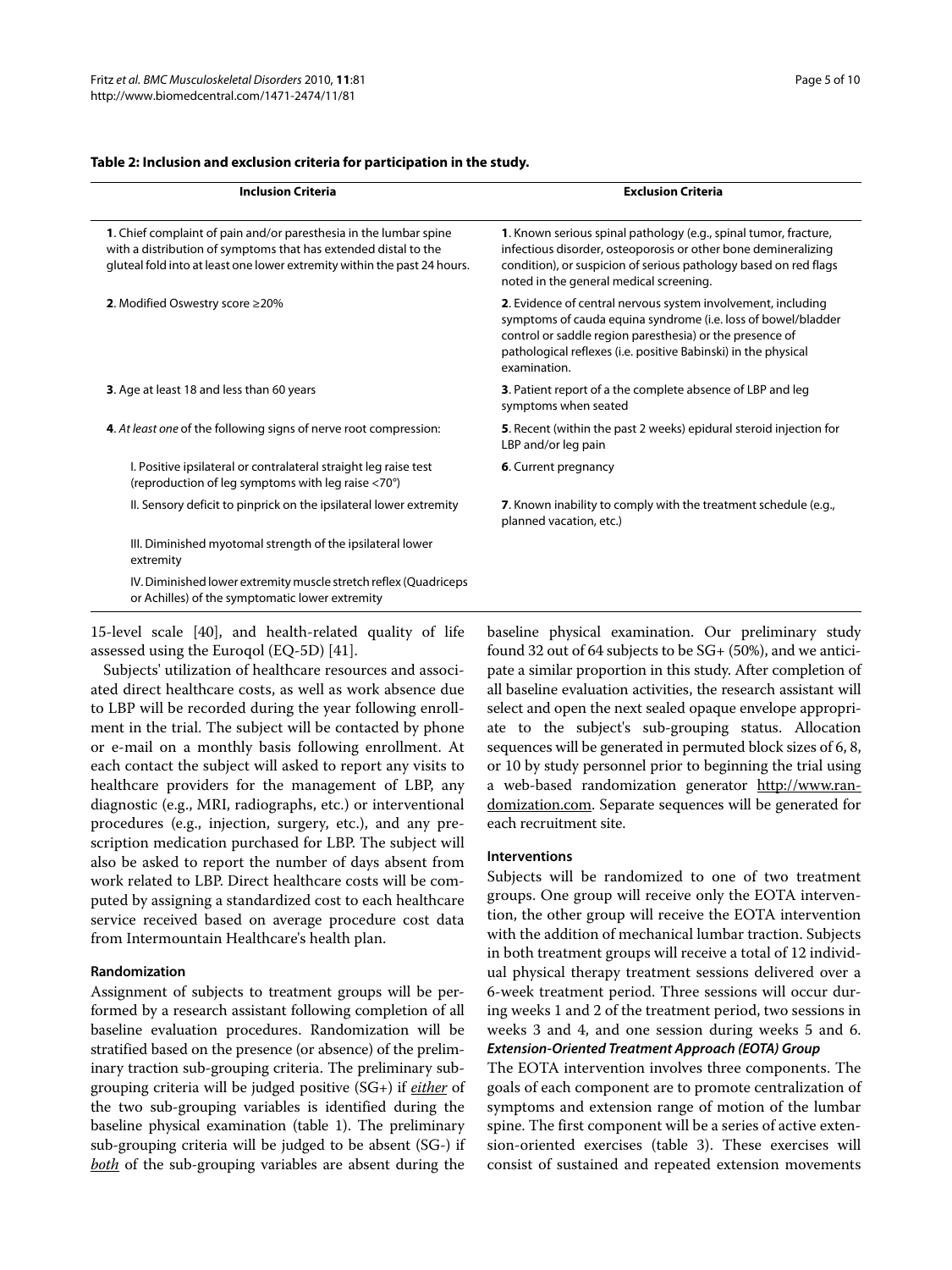| <b>Extension-Oriented Exercises</b> | Goal        | <b>Options for Progression</b>                                                                                                                                            |
|-------------------------------------|-------------|---------------------------------------------------------------------------------------------------------------------------------------------------------------------------|
| Prone Lying                         | 5 minutes   | May use pillow to allow lumbar flexion initially if needed<br>May shift pelvis laterally if needed                                                                        |
|                                     |             | Progress to full lumbar extension without pillows or lateral shift of pelvis<br>Progress time up to 5 minutes                                                             |
| Prone Lying on Elbows               | 5 minutes   | May use partial range of extension motion<br>initially if needed                                                                                                          |
|                                     |             | May shift pelvis laterally if needed                                                                                                                                      |
|                                     |             | Progress to full lumbar extension with-out lateral                                                                                                                        |
|                                     |             | shift of pelvis                                                                                                                                                           |
|                                     |             | Progress time up to 5 minutes                                                                                                                                             |
| Prone Press-Ups                     | 30          | May use partial range of extension motion initially if needed                                                                                                             |
|                                     | repetitions | May shift pelvis laterally if needed                                                                                                                                      |
|                                     |             | Progress to full lumbar extension with-out lateral shift of pelvis                                                                                                        |
|                                     |             | Progress to exhalation during the last repetition to promote increased extension<br>Progress to therapist over-pressure during repetitions to promote increased extension |
|                                     |             | Progress up to 30 repetitions                                                                                                                                             |
|                                     |             |                                                                                                                                                                           |
| <b>Extension in Standing</b>        | 30          | May use partial range of extension motion initially if needed                                                                                                             |
|                                     | repetitions | May shift pelvis laterally if needed                                                                                                                                      |
|                                     |             | Progress to full lumbar extension with-out lateral shift of pelvis                                                                                                        |
|                                     |             | Progress up to 30 repetitions                                                                                                                                             |

#### **Table 3: Exercise progression within the extension-oriented treatment approach.**

performed with the subject prone or standing. The exercises may be performed with a lateral component (i.e., shifting of the pelvis in the frontal plane) if this facilitates centralization. Exercises will be progressed at the treating physical therapist's discretion, guided by the principles of maximizing centralization of symptoms and increasing extension range of motion. Not all exercises will be used for every subject, only those which promote centralization or extension range of motion. Exercise progression will be accomplished by increasing the exercise time (up to 5 minutes for sustained exercises) or repetitions (up to 30 repetitions per session), increasing the range of motion towards greater lumbar extension, and adding over-pressure once the end-range of extension range of motion is obtained. Subjects will be instructed to perform all assigned exercise activities at home, every 4-5 hours throughout the day, on days when they do not have a treatment session. Subjects will be provided a copy of an exercise instruction booklet with detailed written descriptions and pictures of the proper performance, frequency, and progression of each exercise. Subject compliance with their home exercise program will be recorded by the treating physical therapist at each treatment session.

The second component of the EOTA will be subject education. Subjects will be educated to maintain the natural lordosis of the lumbar spine while sitting, and will be instructed to avoid prolonged sitting for greater than 20-

30 minutes whenever possible. Additionally, subjects will be educated on the principles of symptom centralization/ peripheralization, and will be given general instructions to discontinue any activities and avoid positions that cause symptoms to peripheralize, and to encourage activities or spinal positions that centralize or improve symptoms.

The third component of the EOTA will be mobilization of the lumbar spine to promote lumbar extension. The mobilization component will consist of a series of up to 20 graded oscillatory mobilizations performed with the subject prone. The physical therapist will apply a posterior-to-anterior mobilization force directed over the spinous process, or laterally over the transverse process, using a grade I - IV mobilization force as described by Maitland [\[42](#page-8-35)]. The therapist will select the specific grade(s) and spinal level(s) for mobilization during each treatment session based on the consideration of promoting centralization and lumbar extension range of motion. **EOTA + Traction Group**

Subjects in the EOTA + traction group will include the EOTA components described above. Mechanical lumbar traction will be applied using a 3D ActiveTrac traction table (Chattanooga Group, Hixson, TN), a motorized, split-table, traction device with a surface that can be adjusted in 3 dimensions (flexion/extension, rotation, and side bending). Subjects will be positioned prone with the table in a neutral position in all planes. If this position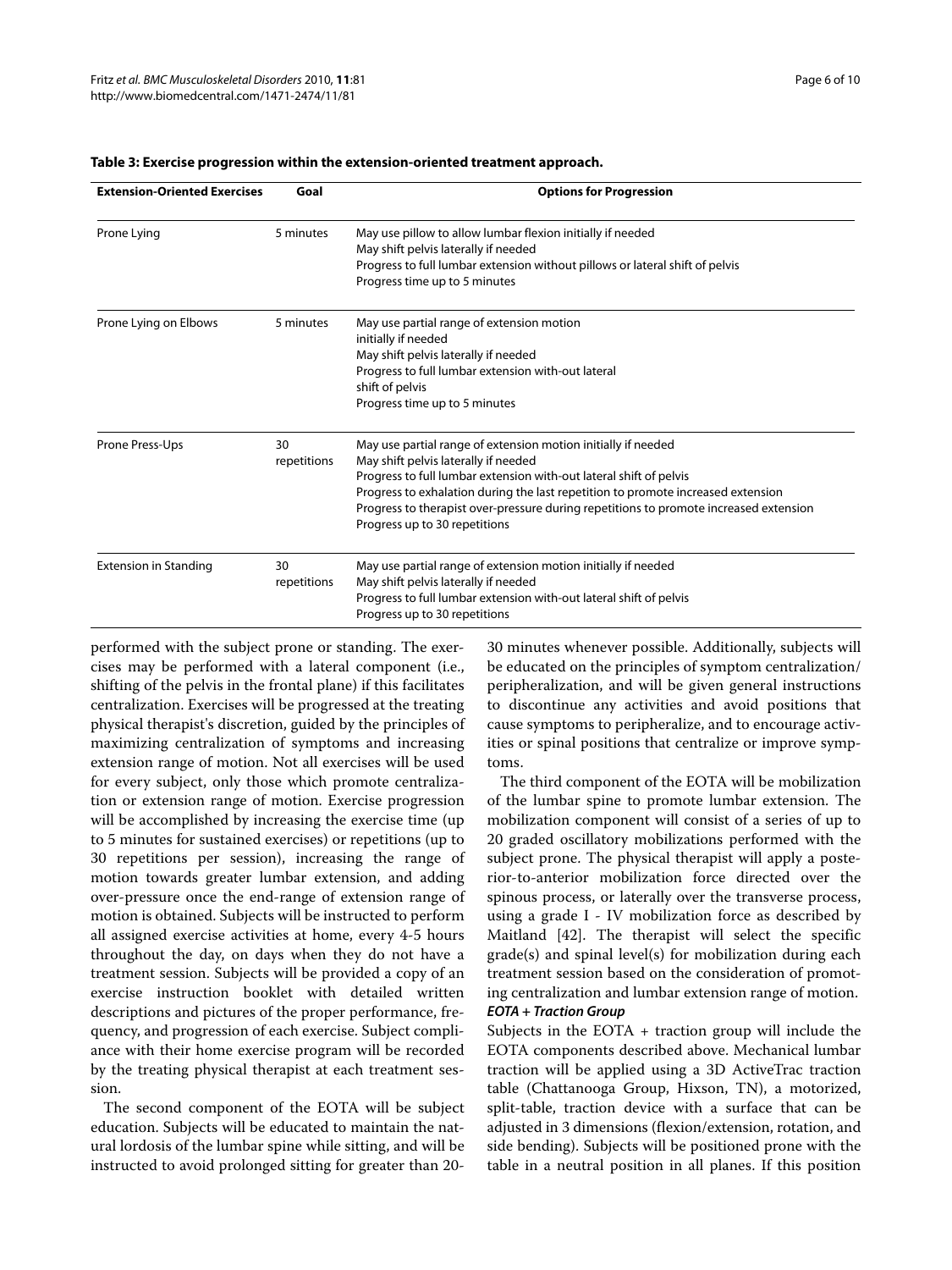causes peripheralization or an intolerable increase in symptoms, the table will be adjusted using flexion or side-bending to promote centralization of symptoms and subject comfort as needed.

Static traction will be applied for a maximum of 12 minutes total, which consists of 10 minutes at the desired intensity, plus 1-minute ramp-up and ramp-down times. The intensity of the pull will be 40-60% of the subject's body weight, adjusted based on the subject's tolerance and symptom response. After 3 minutes of traction, if the table was initially positioned in flexion or side bending, the table will be repositioned as tolerated to achieve a neutral lumbar posture. "Tolerance" will be defined as the ability to achieve a neutral posture (or as close as possible) without peripheralization of symptoms or significant increase in LBP. If the table was initially positioned using both flexion and side-bending, the table will be repositioned first to correct the side-bending accommodation, and then to correct the flexion accommodation. It may not be possible to achieve the goal of a neutral posture during each session, but the goal will be to be as close to neutral posture as tolerated by the subject each session.

At the end of traction treatment, the subject will lie still for 2 minutes prone. For subjects who end their traction treatment in a flat (neutral) position, additional extension positioning will be attempted as follows: the table will be positioned in up to 10 (of extension as tolerated, and the patients will lie still in this position for an additional 2 minutes. For patients who did not end the traction treatment in a flat (neutral) position, no extension positioning will be attempted. At the conclusion of the traction treatment, the subject will be assisted to stand and walk. Flexion, side bending, and sitting positions are to be minimized as much as possible following the traction treatment. If tolerated, the subject will be instructed to perform the same home program of extension-oriented exercises as described in the EOTA group. The mobilization component of the EOTA will be added in the 3rd week for patients in the EOTA plus traction group.

## **Treatment Side Effects**

A questionnaire for reporting any side effects the subject perceives to be related to treatment procedures will be completed by the subject at the 6-week follow-up. The questionnaire is based on a questionnaire used previously to examine subjects with LBP receiving spinal manipulation [[43](#page-8-36)]. Subjects are asked if they experienced any commonly-reported side effects following treatment including stiffness, muscle spasm, fatigue, or increased radiating symptoms. Subjects will also be able to report side effects not specifically named. For each side effect reported, the subject is asked to report the time of onset relative to the precipitating treatment session  $(\leq 24$  hours or >24 hours), the duration of the side effect symptoms (≤24 hours or >24 hours), and severity of symptoms (categorized from 1 "light" to 4 "severe").

## **Physical Therapist Training and Compliance**

All physical therapists will be trained by the study investigators in the treatment protocols used in this study. One training session of approximately 90 minutes will be used to review all treatment procedures. Each of the participating physical therapy clinics will be equipped with the 3D Active Trac traction table prior to initiation of the study, and physical therapists will have experience with this equipment. Each participating physical therapist will also have prior experience using an EOTA intervention. Participating physical therapists will be trained to provide treatment for subjects in either group in this study. The assignment of a study subject to a participating physical therapist will be done on a pragmatic basis (location of clinic, availability of appointment, etc.) A study treatment folder will be provided to the treating physical therapist each time he or she is assigned a new study subject. The study treatment folder will include a written protocol outline specific to the subject's group assignment, and treatment forms for each physical therapy session to allow the physical therapist to record the specific activities performed during the session and the exercises assigned to the subject for home performance. In addition, each treatment session form will require the physical therapist to record the subject's reported home exercise compliance since the last treatment session. The physical therapist's compliance with the treatment protocols will be recorded and reviewed periodically. The use of any off-protocol co-interventions will be recorded. The subject's compliance with performing the assigned home exercises will be recorded from the physical therapist's treatment forms.

## **Data Integrity**

The integrity of the data collected throughout the trial will be monitored by regular review of the data collection forms for missing responses, errors, or out of range values.

## **Data Analysis**

Intention-to-treat principles will be applied to all analyses, with all subjects analyzed with the group to which they were randomized regardless of compliance with treatment. Hypotheses 1 and 2 relate to determining the overall effectiveness of adding traction to an EOTA intervention. Linear mixed models with repeated measures will be used to analyze overall treatment effectiveness. The treating physical therapist and physical therapy clinic will be modeled as random effects. Covariates, treatment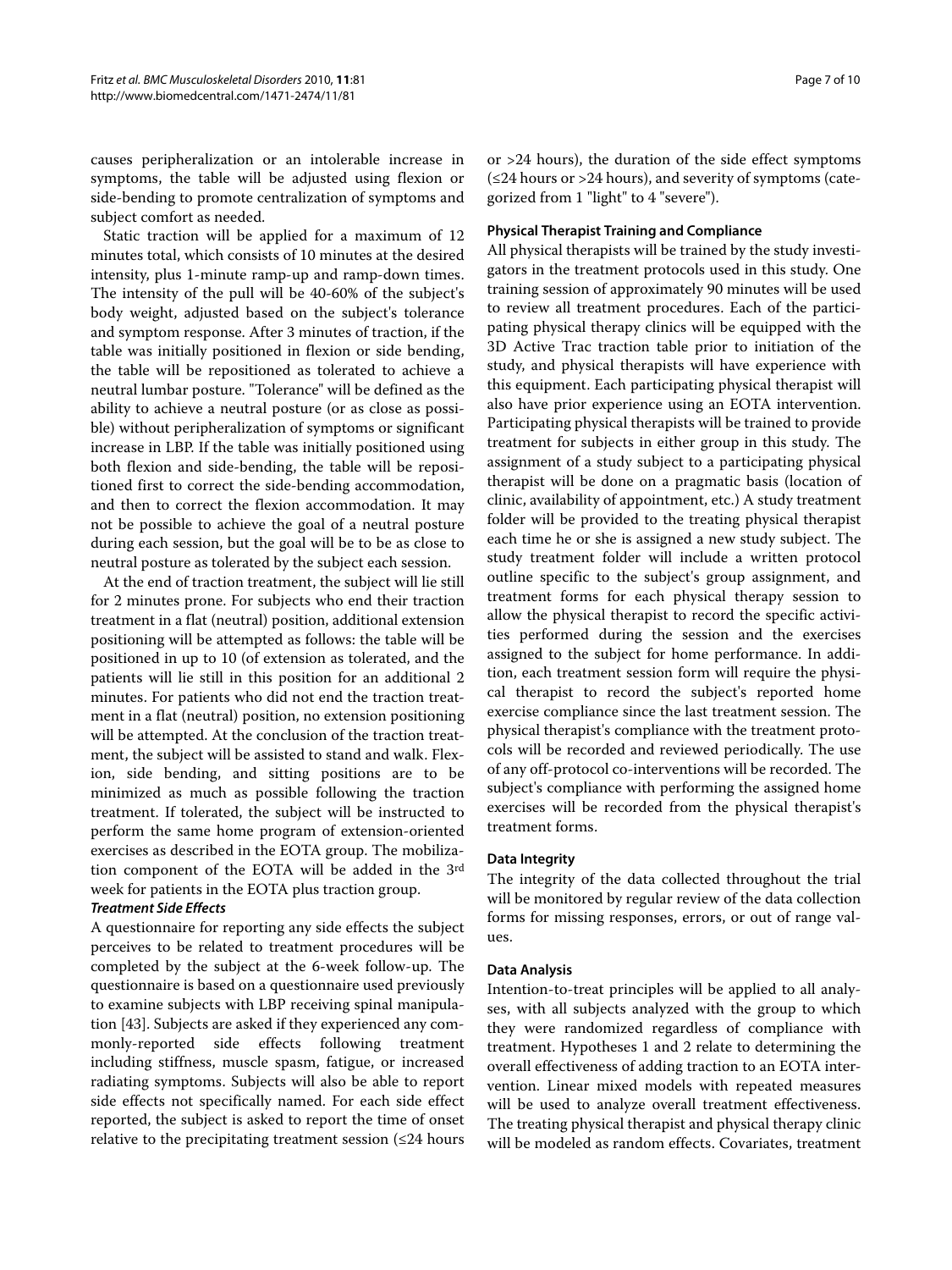group, and treatment group by time interaction will modeled as fixed effects. The treatment group by time interaction effect will be used to examine hypotheses 1 and 2 related to the effectiveness of adding traction to an EOTA intervention. Treatment effect sizes with 95% confidence intervals will be calculated for each follow-up time point. The third hypothesis, examining effectiveness of adding traction to an EOTA intervention based on subjects' status on the preliminary sub-grouping criteria, will be examined with similar procedures with the inclusion of a 3-way, time by group by sub-grouping status interaction term. Statistical significance will be based on an alpha level of 0.05 for all analyses.

## **Sample Size and Power**

The sample size calculation is based on examining the differences between treatment groups after 6 weeks on the primary outcome measure (OSW), while preserving adequate power for detecting the sub-grouping effect in hypothesis 3. In our preliminary study [\[29](#page-8-22)] we found a treatment effect following the traction intervention of 0.47, based on a mean between group difference of 6.4 points on the OSW with a sd of 13.7, and a correlation between baseline and follow-up OSW scores of *r* = 0.57. We believe our modification of the traction protocol in the present may improve the treatment effect. A sample size of 128 subjects would provide 80% to detect a slightly larger effect size (0.50). Adjustment for the baseline OSW score will improve power versus an unadjusted comparison of means [\[44](#page-8-37)]. Presuming a correlation between baseline and post-treatment OSW scores of 0.57, a sample size of 86 subjects would provide 80% power for the same treatment effect [\[44](#page-8-37)]. To preserve adequate power to examine the interaction effect related to the sub-grouping status in hypothesis 3, we inflated the sample size based on the size of the anticipated interaction effect relative to the overall treatment effect [\[45\]](#page-8-38). In our preliminary study, the magnitude the interaction effect was 1.07 sd between subjects receiving traction who were SG+ compared with subjects receiving EOTA only who were SG+, and was 0.71 sd between subjects receiving traction who were SG+ and those receiving traction who were SG-. If the sub-group effect size is presumed to be at least 1.0, no further sample size inflation would be required to maintain the same power as for the overall treatment effect, while a sub-group effect size of 0.71 would require an inflation of approximately 1.5 [[45](#page-8-38)]. Inflating the sample size by 1.2 results in a sample size of 104 subjects. Recruiting 120 subjects (60 per group) allows for a dropout rate of approximately 13%. Our sample size estimate would be under-powered if a large clustering effect due to subjects within clinical sites were present [[46\]](#page-8-39). We are presuming that our use of standardized protocols will make any clustering effects negligible. If this presumption

proves incorrect the study could be under-powered. Conversely, our sample size calculation accounts for adjustment for baseline OSW values. We will adjust for additional baseline co-variates which may increase power. A sample size of 120 subjects provides 80% power to detect a between-group difference in low back or leg pain rating of 1.0 points presuming a sd of 2.0, and a difference in the percentage of successful patients of 25% based on dichotomization of the global rating of change scale.

## **Discussion**

This study will examine the effectiveness of adding a standardized protocol of lumbar mechanical traction to an extension-oriented treatment approach for individuals with LBP and nerve root irritation who are receiving nonsurgical care. The study will further examine if the addition of the traction protocol is particularly beneficial in a sub-group of subjects defined by the presence of clinical examination factors identified in preliminary research. The study will examine the overall effect of the treatment received, and the interaction between treatment received and the sub-group status. This is the recommended strategy for determining if treatment effects differ across subgroups [[47\]](#page-8-40). The sample size has been adjusted to preserve adequate power for the analysis of the sub-grouping interaction effect [\[45](#page-8-38)]. There is currently a lack of evidence to inform clinical decision-making for the non-surgical management of LBP and nerve root irritation, even though a period of non-surgical management is recommended for most patients. The overall goal of this study is to provide evidence that can improve decision-making for these patients.

#### **Competing interests**

We acknowledge a potential competing interest in the funding of this study, which is provided by DJO incorporated, Vista, California, USA. DJO is the parent company of Chattanooga, Inc., the manufacturer of the 3D ActiveTrac traction table used in this study.

#### **Authors' contributions**

JF and JC conceived of this study and participated in its design. AT and GB contributed to the design of this study. AT will serve as the study coordinator. All authors have read and approved the final manuscript.

#### **Author Details**

1Rehabilitation Agency, Intermountain Healthcare, Salt Lake City, Utah, USA, 2Department of Physical Therapy, The University of Utah, Salt Lake City, Utah, USA and 3U.S. Army-Baylor University, Fort Sam Houston, Texas, USA

#### Received: 10 December 2009 Accepted: 30 April 2010 Published: 30 April 2010

#### **References**

- <span id="page-7-0"></span>1. Deyo RA, Mirza SK, Martin BI: Back pain prevalence and visit rates: estimates from U.S. national surveys, 2002**.** Spine 2006, 31:2724-2727.
- <span id="page-7-1"></span>2. Abenhaim L, Rossignol M, Gobeille D, Bonvalot Y, Fines P, Scott S: The prognostic consequences in the making of the initial medical diagnosis of work-related back injuries**.** Spine 1995, 20:791-795.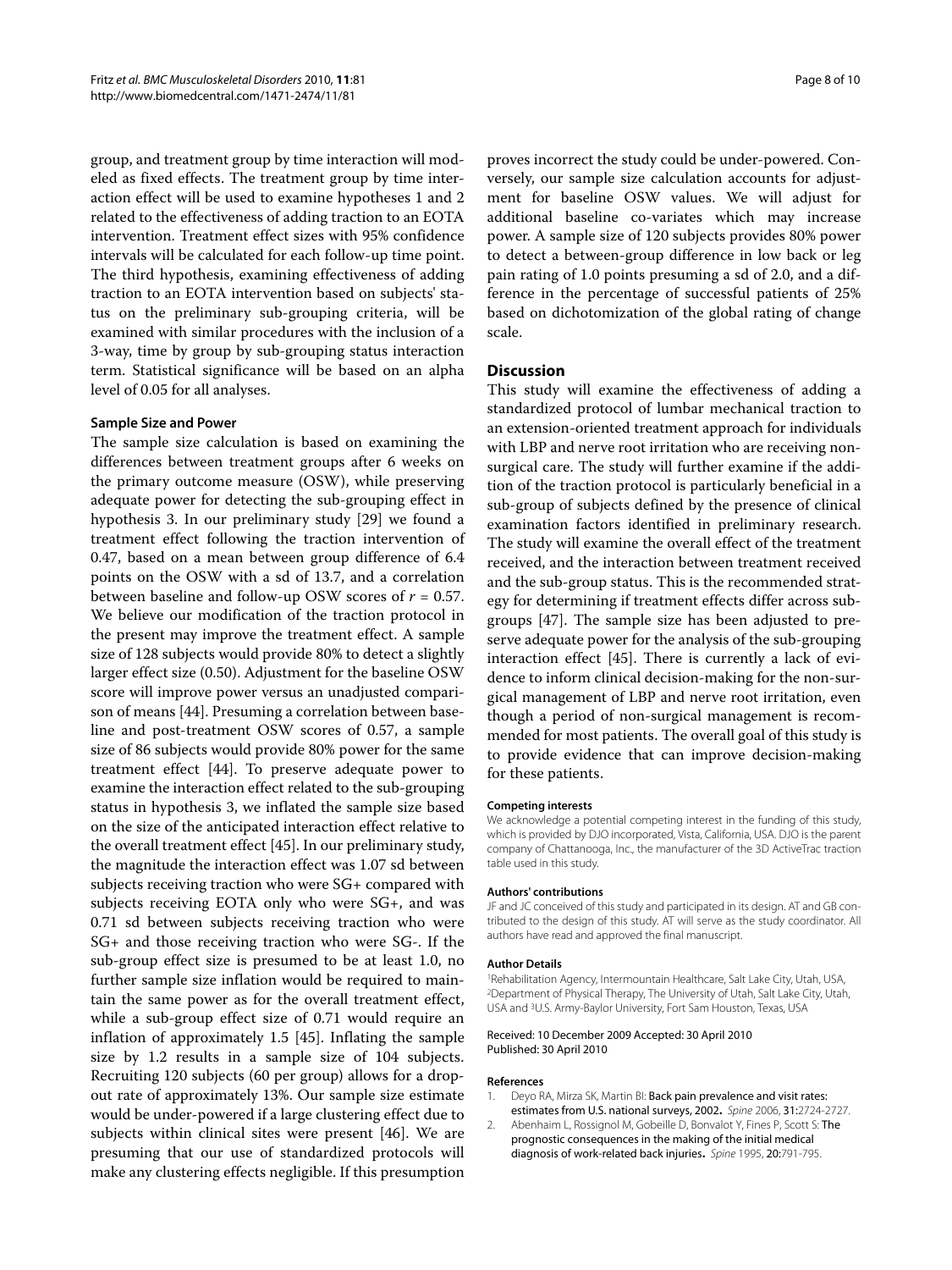- <span id="page-8-0"></span>3. Tubach F, Beaute J, Leclerc A: Natural history and prognostic indicators of sciatica**[.](http://www.ncbi.nlm.nih.gov/entrez/query.fcgi?cmd=Retrieve&db=PubMed&dopt=Abstract&list_uids=15125627)** J Clin Epidemiol 2004, 57:174-179.
- <span id="page-8-1"></span>4. Stafford MA, Peng P, Hill DA: Sciatica: a review of history, epidemiology, pathogenesis and the role of epidural steroid injection in management**.** Br J Anaesth 2007, 99:461-473.
- <span id="page-8-2"></span>5. Konstantinou K, Dunn KM: Sciatica: review of epidemiological studies and prevalence estimates**.** Spine 2008, 33:2464-2472.
- <span id="page-8-3"></span>6. Balague F, Nordin M, Sheikhzadeh A, Echegoyen AC, Brisby H, Hoogewoud HM, Fredman P, Skovron ML: Recovery of severe sciatica**.** Spine 1999, 24:2516-2524.
- 7. Selim AJ, Ren XS, Fincke G, Deyo RA, Rogers W, Miller D, Linzer M, Kazis L: The importance of radiating leg pain in assessing health outcomes among patients with low back pain. Results from the Veteran Health Study**.** Spine 1998, 23:470-474.
- <span id="page-8-4"></span>Engel CC, von Korff M, Katon WJ: Back pain in primary care: predictors of high health-care costs**[.](http://www.ncbi.nlm.nih.gov/entrez/query.fcgi?cmd=Retrieve&db=PubMed&dopt=Abstract&list_uids=8826507)** Pain 1996, 65:197-204.
- <span id="page-8-5"></span>Peul WC, Hout WB van den, Brand R, Thomeer RT, Koes BW: Prolonged conservative care versus early surgery in patients with sciatica caused by lumbar disc herniation: two year results of a randomised controlled trial**.** BMJ 2008, 336:1355-1358.
- <span id="page-8-6"></span>10. Andersson GB, Brown MD, Dvorak J, Herzog RJ, Kambin P, Malter A, McCulloch JA, Saal JA, Spratt KF, Weinstein JN: Consensus summary of the diagnosis and treatment of lumbar disc herniation**.** Spine 1996, 21(suppl):s75-s78.
- <span id="page-8-7"></span>11. Atlas SJ, Keller RB, Wu YA, Deyo RA, Singer DE: Long-term outcomes of surgical and nonsurgical management of sciatica secondary to a lumbar disc herniation: 10 year results from the Maine lumbar spine study**.** Spine 2005, 30:927-934.
- <span id="page-8-8"></span>12. Cummins J, Lurie JD, Tosteson TD, Hanscom B, Abdu WA, Birkmeyer NJ, Herkowitz H, Weinstein J: Descriptive epidemiology and prior healthcare utilization of patients in the Spine Patient Outcomes Research Trial's (SPORT) three observational cohorts: disc herniation spinal stenosis and degenerative spondylolisthesis**.** Spine 2006, 31:806-814.
- <span id="page-8-9"></span>13. Luijsterburg PA, Verhagen AP, Ostelo RW, Hoogen HJ van den, Peul WC, Avezaat CJ, Koes BW: Physical therapy plus general practitioners' care versus general practitioners' care alone for sciatica: a randomised clinical trial with a 12-month follow-up**.** Eur Spine J 2008, 17:509-517.
- <span id="page-8-10"></span>14. Luijsterburg PA, Lamers LM, Verhagen AP, Ostelo RW, Hoogen HJ van den, Peul WC, Avezaat CJ, Koes BW: Cost-effectiveness of physical therapy and general practitioner care for sciatica. Spine 2007, 32:1942-1948.
- <span id="page-8-11"></span>15. Jewell DV, Riddle DL: Interventions that increase or decrease the likelihood of a meaningful improvement in physical health in patients with sciatica**.** Phys Ther 2005, 85:1139-1150.
- <span id="page-8-12"></span>16. Luijsterburg PA, Verhagen AP, Ostelo RW, van Os TA, Peul WC, Koes BW: Effectiveness of conservative treatments for the lumbosacral radicular syndrome: a systematic review**.** Eur Spine J 2007, 16:881-899.
- <span id="page-8-13"></span>17. Vroomen PCAJ, de Krom MC, Slofstra PD, Knottnerus JA: Conservative treatment of sciatica: a systematic review**.** J Spinal Dis 2000, 13:463-469.
- <span id="page-8-14"></span>18. Crisp EJ, Cyriax JH, Christie BG: Discussion on the treatment of backache by traction**[.](http://www.ncbi.nlm.nih.gov/entrez/query.fcgi?cmd=Retrieve&db=PubMed&dopt=Abstract&list_uids=13266831)** Proc R Soc Med 1955, 48:805-814.
- <span id="page-8-15"></span>19. Chou R, Huffman LH: Nonpharmacologic therapies for acute and chronic low back pain: a review of the evidence for an American Pain Society/American College of Physicians clinical practice guideline**.** Ann Intern Med 2007, 147:492-504.
- 20. Clarke J, van Tulder M, Blomberg S, de Vet H, Heijden G van der, Bronfort G: Traction for low back pain with or without sciatica: an updated systematic review within the framework of the Cochrane collaboration**.** Spine 2006, 31:1591-1599.
- <span id="page-8-16"></span>21. van Tulder MW, Koes BW, Seitsalo S, Malmivaara A: Outcome of invasive treatment modalities on back pain and sciatica: an evidence-based review**[.](http://www.ncbi.nlm.nih.gov/entrez/query.fcgi?cmd=Retrieve&db=PubMed&dopt=Abstract&list_uids=16320030)** Eur Spine J 2006, 15(suppl):S82-S92.
- <span id="page-8-17"></span>22. Foster NE, Thompson KA, Baxter GD, Allen JM: Management of nonspecific low back pain by physiotherapists in Britain and Ireland. A descriptive questionnaire of current clinical practice**.** Spine 1999, 24:1332-1342.
- 23. Gracey JH, McDonough SM, Baxter GD: Physiotherapy management of low back pain**.** Spine 2002, 27:406-411.
- 24. Mikhail C, Korner-Bitensky N, Rossignoi M, Dumas JP: Physical therapists' use of interventions with high evidence of effectiveness in the

management of a hypothetical typical patient with acute low back pain**[.](http://www.ncbi.nlm.nih.gov/entrez/query.fcgi?cmd=Retrieve&db=PubMed&dopt=Abstract&list_uids=16253045)** Phys Ther 2005, 85:1151-1167.

- <span id="page-8-18"></span>25. Poitras S, Blais R, Swaine B, Rossignol M: Management of work-related low back pain: a population-based survey of physical therapists**.** Phys Ther 2005, 85:1168-1181.
- <span id="page-8-19"></span>26. Gay RE, Brault JS: Evidence-based management of chronic low back pain with traction therapy. Spine J 2008, 8:234-242.
- <span id="page-8-20"></span>27. Krause M, Refshauge KM, Dessen M, Boland R: Lumbar spine traction: evaluation of effects and recommended application for treatment**.** Man Ther 2000, 5:72-81.
- <span id="page-8-21"></span>28. Harte AA, Gracey JH, Baxter GD: Current use of lumbar traction in the management of low back pain: results of a survey of physiotherapists in the United Kingdom**.** Arch Phys Med Rehabil 2005, 86:1164-1169.
- <span id="page-8-22"></span>29. Fritz JM, Lindsay W, Matheson JW, Brennan GP, Hunter SJ, Moffitt SD, Swalberg A, Rodriquez B: Is there a subgroup of patients with low back pain likely to benefit from mechanical traction?: Results of a randomized clinical trial and subgrouping analysis**.** Spine 2007, 32:E793-E800.
- <span id="page-8-23"></span>30. Saunders HD, Ryan RS: Spinal traction**.** In Evaluation Treatment and Prevention of Musculoskeletal Disorders Volume 1. Chaska, MN: The Saunders Group, Inc.; 2004:301-325.
- <span id="page-8-24"></span>31. Fritz JM, Irrgang JJ: A comparison of a modified Oswestry disability questionnaire and the Quebec back pain disability scale**.** Phys Ther 2001, 81:776-788.
- <span id="page-8-25"></span>32. Hancock MJ, Herbert RD, Maher CG: A guide to interpretation of studies investgating subgroups of responders to physical therapy interventions**[.](http://www.ncbi.nlm.nih.gov/entrez/query.fcgi?cmd=Retrieve&db=PubMed&dopt=Abstract&list_uids=19465372)** Phys Ther 2009, 89:698-704.
- <span id="page-8-26"></span>33. Laupacis A, Sekar N, Stiell IG: Clinical prediction rules: a review and suggested modifications of methodological standards**.** JAMA 1997, 277(6):488-494.
- <span id="page-8-27"></span>34. Waddell G, Newton M, Henderson I, Somerville D, Main CJ: A Fear-Avoidance Beliefs Questionnaire (FABQ) and the role of fear-avoidance beliefs in chronic low back pain and disability**[.](http://www.ncbi.nlm.nih.gov/entrez/query.fcgi?cmd=Retrieve&db=PubMed&dopt=Abstract&list_uids=8455963)** Pain 1993, 52:157-168.
- <span id="page-8-28"></span>35. Sullivan MJ, Bishop SR, Pivik J: The pain catastrophizing scale: development and validation**.** Psychol Assess 1995, 7:524-532.
- <span id="page-8-29"></span>36. Bombardier C: Outcome assessment in the evaluation of treatment of spinal disorders: summary and general recommendations**.** Spine 2000, 25(24):3100-3103.
- <span id="page-8-30"></span>37. Frost H, Lamb SE, Stewart-Brown S: Responsiveness of a patient specific outcome measure compared With the Oswestry disability index v2.1 and Roland and Morris disability questionnaire for patients with subacute a[n](http://www.ncbi.nlm.nih.gov/entrez/query.fcgi?cmd=Retrieve&db=PubMed&dopt=Abstract&list_uids=18824951)d chronic low back pain. Spine 2008, 33:2450-2457.
- <span id="page-8-31"></span>38. Walsh TL, Hanscom B, Lurie JD, Weinstein JN: Is a condition-specific instrument for patients with low back pain/leg symptoms really necessary? The responsiveness of the Oswestry Disability Index, MODEMS and the SF-36**.** Spine 2003, 28:607-615.
- <span id="page-8-32"></span>39. Childs JD, Piva SR, Fritz JM: Responsiveness of the numeric pain rating scale in patients with low back pain**.** Spine 2005, 30:1331-1335.
- <span id="page-8-33"></span>40. Jaeschke R, Singer J, Guyatt GH: Measurement of health status: ascertaining the minimal clinically important difference**.** Control Clin Trials 1989 10:407-415
- <span id="page-8-34"></span>41. EuroQol Group: EuroQol-A new facility for the measurement of healthrelated quality of life**.** Health Policy 1990, 16:199-208.
- <span id="page-8-35"></span>42. Maitland GD, Hengeveld E, Banks K: Vertebral Manipulation**.** 6th edition. Oxford: Butterworth Heinemann; 2000.
- <span id="page-8-36"></span>43. Caigne B, Vinck E, Beernaert A, et al.: How common are side effects of spinal manipulation and can these side effects be predicted? Man Ther 2004, 9:151-156.
- <span id="page-8-37"></span>44. Borm GF, Fransen J, Lemmens WAJG: A simple sample size formula for analysis of covariance in randomized clinical trials**.** J Clin Epidemiol 2007, 60:1234-1238.
- <span id="page-8-38"></span>45. Brookes ST, Whitely E, Egger M, Smith GD, Mulheran PA, Peters TJ: Subgroup analyses in randomised trials: risks of subgroup specific analyses; power and sample size for the interaction test**.** J Clin Epidemiol 2004, 57:229-236.
- <span id="page-8-39"></span>46. Lee KJ, Thompson SG: Clustering by health professional in individually randomised trials**.** BMJ 2005, 330:142-144.
- <span id="page-8-40"></span>47. Oxman AD, Guyatt GH: A consumer's guide to subgroup analyses**.** Ann Intern Med 1992, 116:78-84.